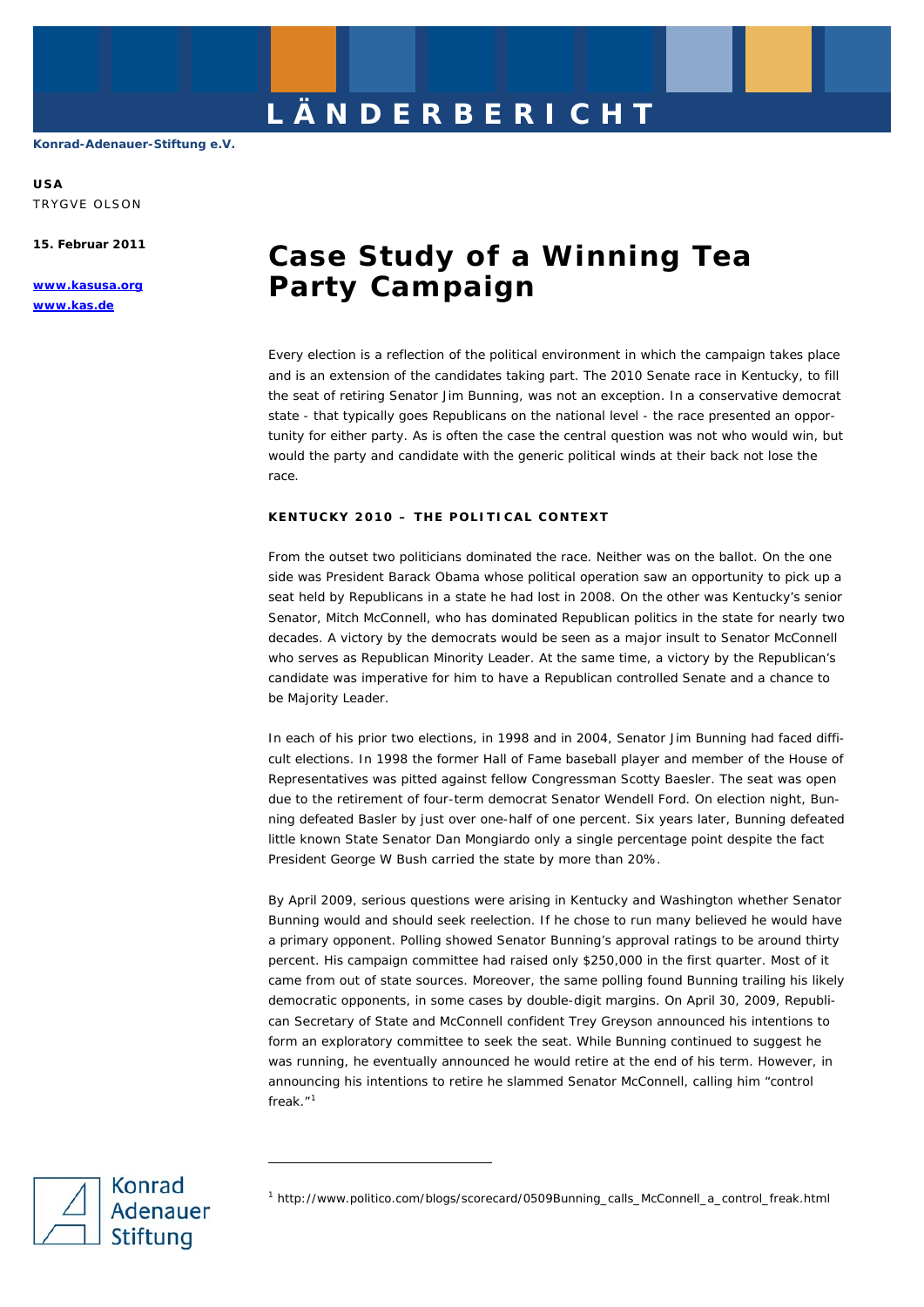**USA**  TRYGVE OLSON

**15. Februar 2011** 

**www.kasusa.org www.kas.de** 

#### **THE REPUBLICAN PRIMARY**

With Bunning out of the race, the Republican primary quickly turned into a two horse race among the five candidates seeking the seat. The presumptive frontrunner was Greyson who appeared to have the backing of Minority Leader. Most made this assumption based on the fact that his campaign team was comprised of numerous veterans of McConnell's 2008 reelection effort. The Minority Leader was also rumored to be helping Greyson with making important fund-raising contacts both in Washington and in Kentucky.

The dark horse in the race was a Bowling Green physician. Dr. Rand Paul is the son of former Republican and Libertarian Party candidate for President, and current member of Congress Ron Paul. While the senior Paul was not considered a serious candidate to win the Republican nomination during the 2008 primaries, he did demonstrate a highly loyal national following. While Rand Paul was a first time candidate for public office, he was not a novice to politics or to Kentucky voters. For several years he had been a regular on Kentucky television as the head of a taxpayers group. His campaign team was made up of antiestablishment forces that had issues with the McConnell team. He also benefitted from a small team of political professionals who had been a part of his father run for the Presidency. From the outset of the race it became clear the Paul campaign would not be a pushover for the Greyson, even with the support and political apparatus of the McConnell and his team.

During his 2008 Presidential campaign, Ron Paul raised unexpected large sums of money via the Internet using a tactic referred his campaign called money bombs. In fact, at one point early in 2007, Congressman Paul out raised the eventual Republican nominee Senator John McCain. The strategy behind the tactic was to encourage donors to go to the campaign's website during a single twenty-four hour period to give donations. On August 20, 2009, Rand Paul's campaign held its first money bomb and raised over \$400,000 in less than twenty-four hours. Such a total, in a single day, was viewed as a record for Kentucky politics. It demonstrated Paul's campaign would not be underfunded in comparison to Greyson.

From the outset, the Paul campaign focused its messaging and campaign as a threat to the establishment in Washington. While never specifically attacking Senator McConnell, the Paul effort played to both anti-Obama sentiments among conservatives, as well as a small group of Kentucky Republican Party activists who were unhappy with McConnell's leadership and his conflict with Senator Bunning. In its first web of the campaign the Paul campaign stressed his outsider credentials and used the line "what is extreme is the size of the national debt." Greyson meanwhile pushed his experience and attempted to suggest he was the candidate best positioned to keep the seat in Republican hands.

In September 2009, the Paul campaign again used the money bomb to its advantage. While Greyson was in Washington, DC, for a fundraiser hosted by twenty-three Republican Senators, Paul's campaign hosted another money bomb calling out Greyson for accepting money from seventeen of these Senators who supported the bank bailout. This money bomb raised just over \$150,000, but more importantly it provided Paul an opportunity to pledge not to accept donations from Senators and lobbyists who were part of the bailout. His campaign utilized the issue to drive media coverage via both the blogosphere and cable new channels. Meanwhile it put Greyson on defensive for several weeks.

In late December 2009, the Paul campaign received the first of several national endorsements. The conservative website RedState.com, who editor Erick Erickson is influential in conservative circles, tweeted support for Dr. Paul just after Christmas. Soon to follow were Tea Party and conservative groups like FreedomWorks, Concerned Women for America, and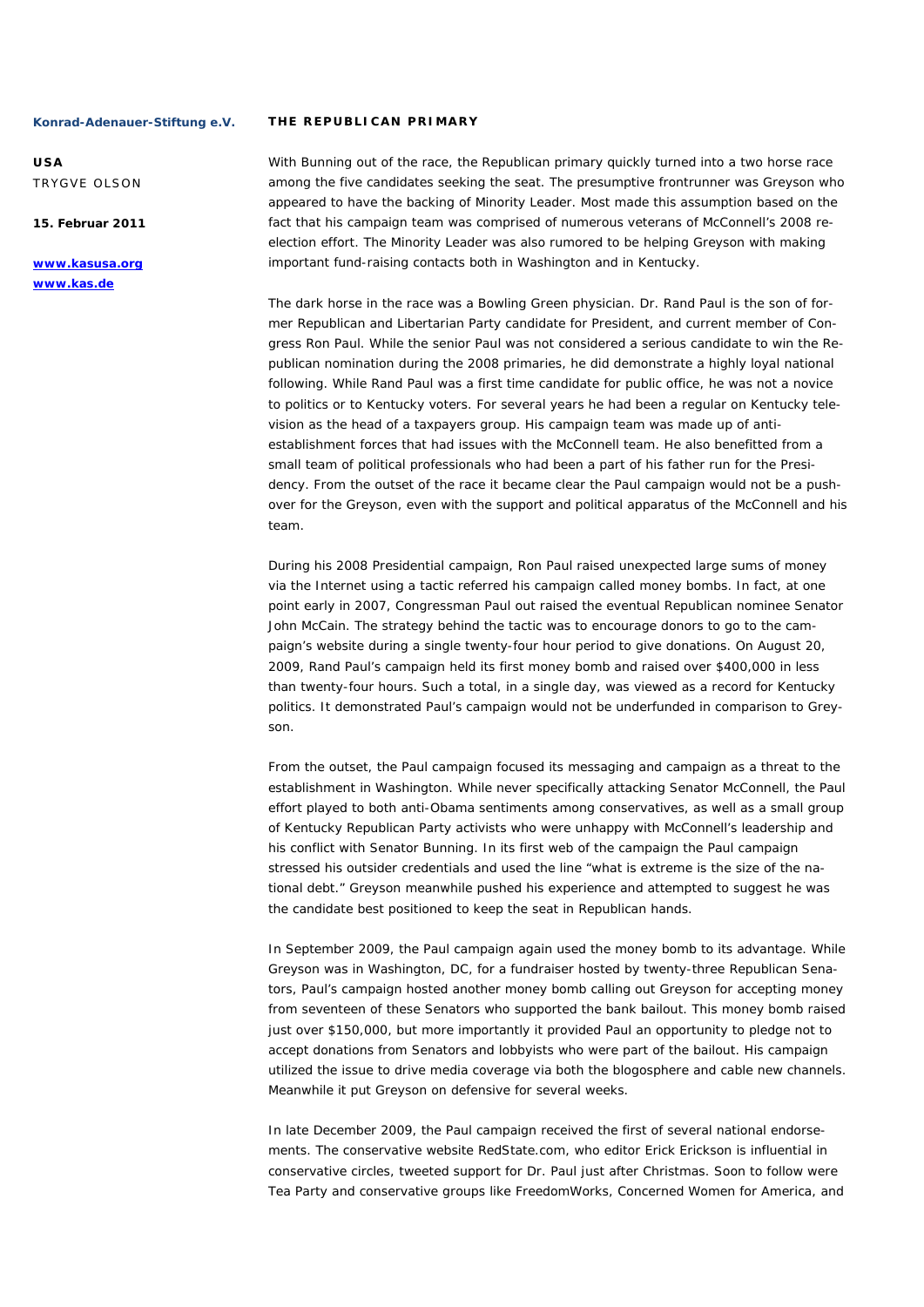**USA**  TRYGVE OLSON

# **15. Februar 2011**

**www.kasusa.org www.kas.de** 

Gun Owners for America. In early January, prominent fiscal conservative and former Presidential candidates Steve Forbes backed Dr. Paul and begin raising money. On February 1st, Sarah Palin joined the chorus in announcing her support. A few days later, the Paul campaign released a YouTube video, which featured Greyson admitting he voted for Bill Clinton while in college.

By the middle of March polling in the state showed Paul was in a dead heat with Greyson, or potentially even leading. Moreover, Greyson's principle argument - he was the electable candidate – was being undermined by the polls showing Paul leading the challengers on the democrat side. On television the two campaigns battled with ads focusing on their conservative credentials. As the election drew closer Paul's lead on Greyson began to expand. Moreover mainstream Republican leaders within Kentucky were beginning to publicly back his effort.

As the primary campaign drove into the home stretch Dr. Paul's lead continued to expand. Polling conducted in early April by Survey's USA showed Paul opening up a fifteen-point lead on Greyson (45% to 30%). With little other in the way of options, the Greyson campaign began attacking with an emphasis on foreign policy and Paul's opposition to the Patriot Act. The Paul campaign quickly struck back with an ad blunting Greyson's line of attack and questioning his ethics for running such attack ads. They even went so far as to suggest Greyson was violating Reagan's eleventh commandment - Republican's should not attack each other. All the while, the Paul campaign continued using online money bombs to thwart what should have been an advantage in fund-raising for Greyson. Moreover, Paul's campaign received an additional boost when retiring Senator Jim Bunning formally endorsed his candidacy.

On May 4th, just two weeks before Election Day, the Greyson campaign received a major coup when Senator Mitch McConnell formally announced his endorsement. Traditionally, McConnell didn't formally endorse during Republican primaries, instead he would use his substantial influence behind the scenes to insure the candidate he was backing won. The Greyson campaign quickly attempted to capitalize on the endorsement by running television ads featuring McConnell appealing to Republican primary voters. In the end the endorsement came too late to save Greyson's campaign. He was soundly defeated with Dr. Paul wining by a margin of over eighty thousand votes.

# **THE GENERAL ELECTION**

As was the case in US Senate races across featuring Tea Party back candidates the campaign in Kentucky quickly became a referendum on Rand Paul. Throughout the primary election, and during his years prior to running for office, Dr. Paul had a long history of staking out positions that would have been politically fatal in just about any election year other than 2010. As head of a Kentucky Taxpayer's United, Dr. Paul had, among other things, called for raising the deductible on Medicare and changing Social Security benefits. National Democrats portrayed his opponent in the general election, Kentucky Attorney General Jack Conway, as young moderate in the mold of Bill Clinton.

# **A Bumpy Start**

The day after winning the Republican primary, Rand Paul was a phenomenon on cable news shows across the country. While most of the appearances were uneventful, his campaign's decision to go on liberal leaning MSNBC's Rachel Maddow show lead to an eruption of controversy that enveloped his entire campaign. Ironically, it was on the same show that Dr. Paul had announced he would be a candidate for the US Senate should Senator Bunning decide not seeking another term nearly one year earlier.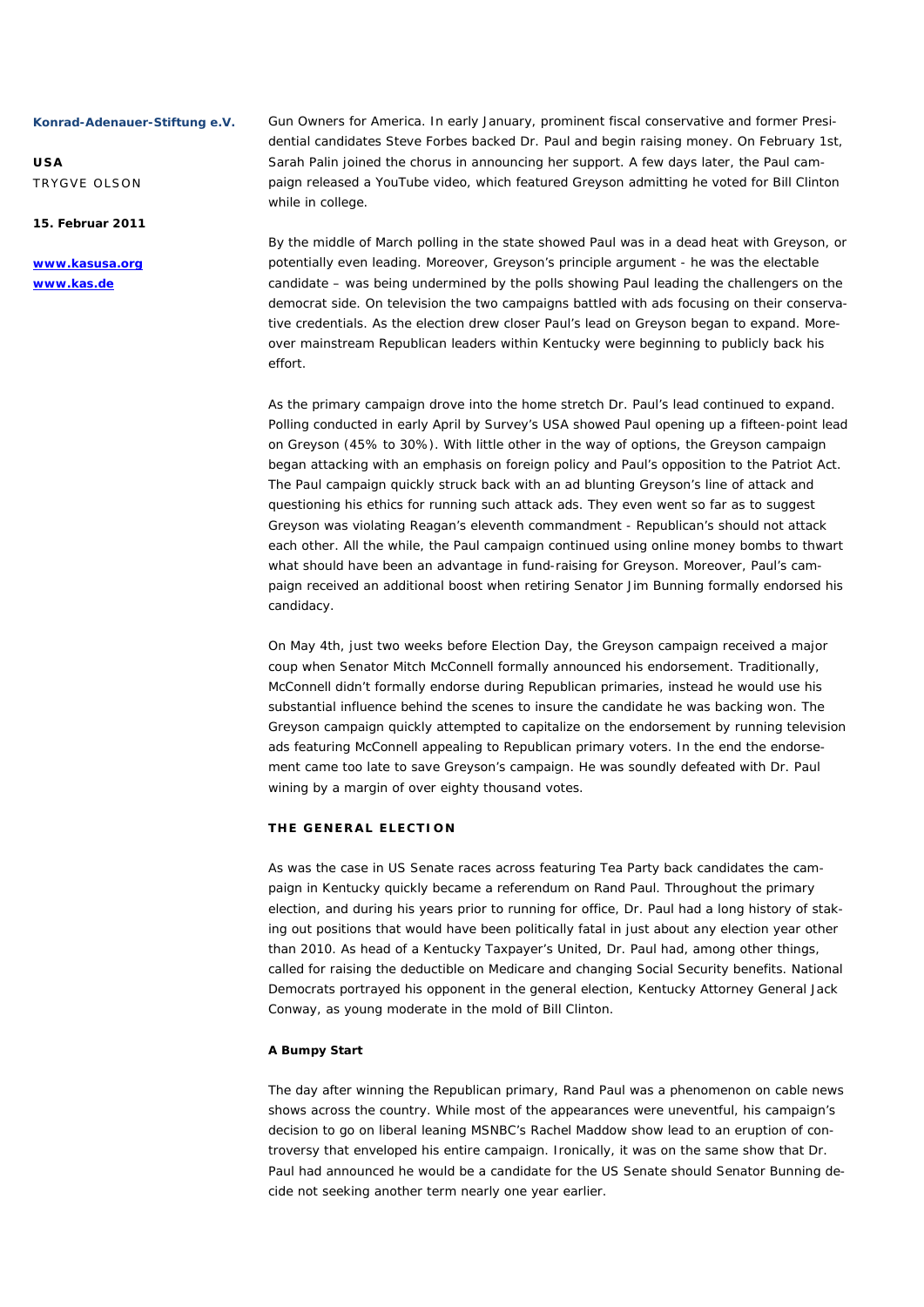**USA**  TRYGVE OLSON

**15. Februar 2011** 

**www.kasusa.org www.kas.de** 

While being interviewed by Maddow, Dr. Paul got bogged down in a line of questioning about whether he supported the Civil Rights Act. A bill that had became law in 1964. In particular, Dr. Paul was nuanced in an answer about whether he supported a provision of the Act that forced private business to integrate. Within hours the interview had ignited a firestorm in the national media and online threatening not only his campaign, but also, potentially, the Tea Party movement. National Democrats and liberals in the media jumped on the interview to reinforce a narrative that the Tea Party had racist overtones and its candidates were dangerous because they wanted to fundamentally change America.

Two weeks later, just as the Maddow interview was beginning to finally die down, the Paul campaign found itself in the middle of another national media storm based on an unforced error. This time the issue was British Petroleum (BP) and the oil spill in the Gulf of Mexico. While on Good Morning America, Dr. Paul was asked about the Obama Administrations response to the crisis. He responded statements by some officials regarding BP were "un-American." As the quote spread via the Internet it was quickly picked up by journalists in the White House press corps who asked White House Spokesman Robert Gibbs for a comment during his daily press briefing. Once again Paul was national news, in the unenviable position of battling with the White House while defending BP at time when the company was public enemy number one.

A week later Dr. Paul was back in the national news. Allegations had surfaced the American Board of Ophthalmology had not certified him to practice medicine. In initially responding to the accusations, the campaign hedged by suggesting a number of details of the case were inaccurate without either clarifying or denying the accusation. They also cited Dr. Paul's certification from the National Board of Ophthalmology without acknowledging Dr. Paul was the founder of the group. The story didn't go away until several days later when the Lexington Courier-Journal editorialized, "There is no indication that Paul is qualified to practice ophthalmology."

# **Staying Out of The National Media – Building Support**

After six weeks of controversies, many of which were selfinflicted, the Paul campaign made a strategic decision to avoid national media appearances and focus on Kentucky based events. The model for the campaign would be the first event it had held after wining the primary. On the weekend following the primary election, the Republican Party of Kentucky had held a major unity event that featured Dr. Paul, Senator McConnell, Secretary of State Greyson and other prominent state party leaders. The event, while open to the press, was carefully choreographed to limit uncomfortable questions. For the Paul campaign this tool of the establishment was about to become the model.

During the primary the Paul campaign was small, relying heavily on volunteer supporters and tea party activists, with just a few paid staff. The campaign needed time to raise depleted financial resources and to build a larger staff, with more capabilities for the general elections. The constant need to respond to attacks in the press was problematic as it was taking time from these efforts. Dr. Paul's schedule throughout July and August became focused on fund-raising and uniting elements of the Republican base. During this period the campaign began receiving direct, on the ground, help in Kentucky from the National Republican Senator Committee (NRSC).

While attending events around the state, the Kentucky based media, as well as some national media would show up and try and ask Dr. Paul questions. Typically he would avoid having to answer more than one or two queries. However, at a campaign stop during the opening of a Republican Party Victory Center in Lexington, Dr. Paul got bogged down in a series of questions by one of the state's leading Associated Press reporters. When respond-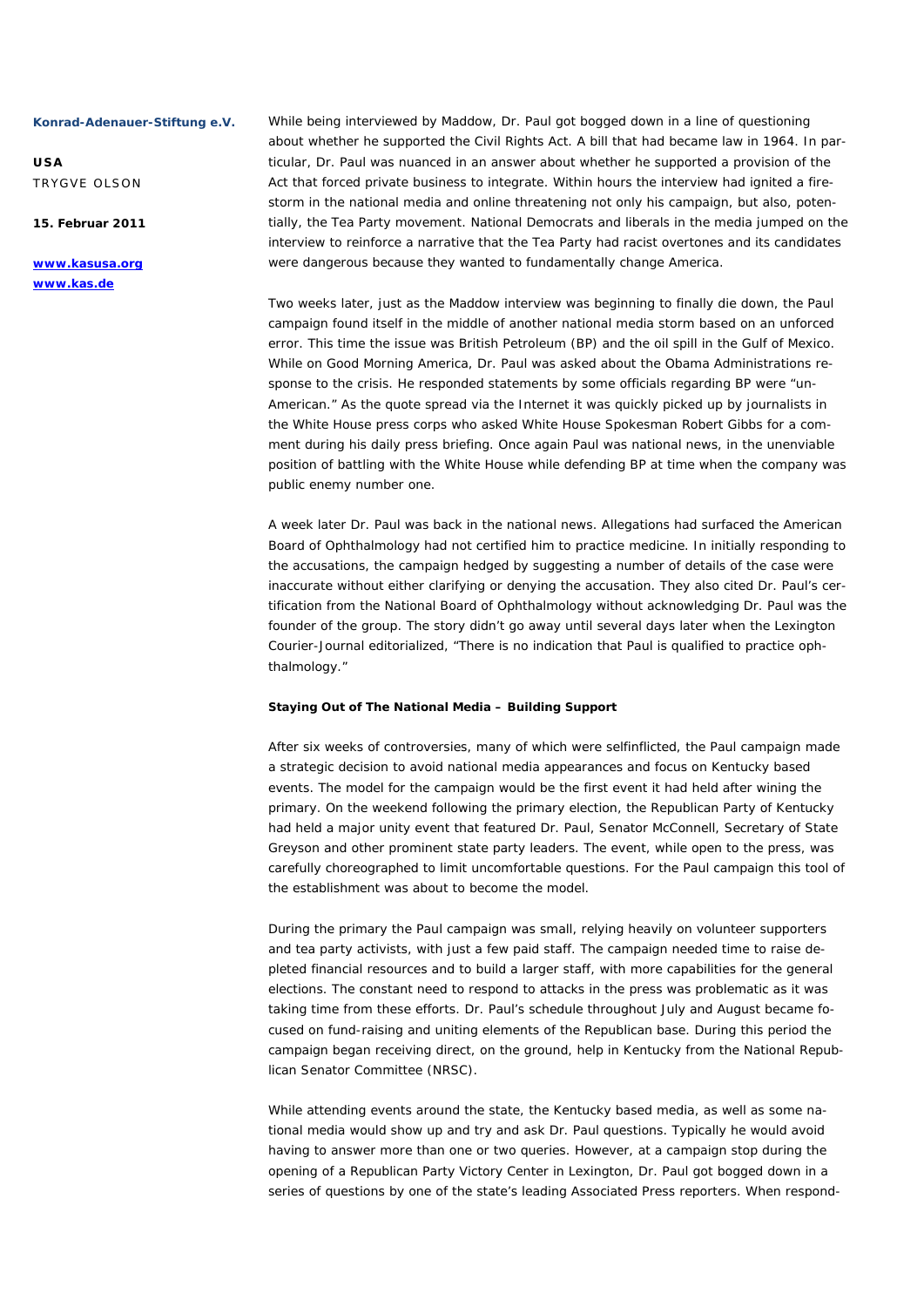**USA**  TRYGVE OLSON

**15. Februar 2011** 

**www.kasusa.org www.kas.de** 

ing to query about the importance of the issue of drugs in the elections, Dr. Paul stated, "he didn't think drugs were a pressing concern in western Kentucky when compared to issues such as the deficit and Obamacare." When the story ran the next day in the newspapers he was quoted as saying "he didn't believe drugs are a pressing issue."

#### **Aqua Buddha Part #1**

While the campaign was attempting to refocus media attention to Kentucky based media, the national attention on Dr. Paul continued. Though out early July the campaign was aware a reporter for GQ Magazine was working on a story. The reporter claimed its emphasis would be on the foundation of Dr. Paul's political views. Given the nature of the questions the reporter was asking, the campaign made a decision to not assist him. On August 9th the GQ story, "Rand Paul's Kooky College Days" was released in the magazine's online version. While the majority of the story rehashed previously reported material, it contained a new accusation from an unnamed anonymous source. According to the story, while in college in the early 1980's at Baylor Dr. Paul had participated in coming a fellow student's dorm room, tying her up, abducting her, and forcing her to knell down and say, "My god is Aqua Buddha." Driven by bloggers, online media, and left wing cable news the story spun, within hours into an accusation Rand Paul, while using illegal drugs had kidnapped a woman in college.

One online publication linked to the story under the headline, "Rand Paul Kidnapped Woman in College." The campaign began pushing back as it moved around the Internet. However, it was spinning so fast it was impossible for the campaign's small media operation to keep up. The campaign's response strategy was twofold. First it suggested it was considering taking legal action against GQ or any other publication implying or stating Rand Paul kidnapped anyone. At the same time, the campaign pushed hard such allegations were nothing more than "left-wing drive by journalism." While the story continued for nearly a week, the push back by the campaign began to work its way into the coverage and mitigated the damage.

#### **Fancy Farm – An Organizational Test**

Fancy Farm, Kentucky, in an unincorporated community in Graves County just off of Kentucky Route 80. St. Jerome's Catholic Church, which is located in the center of Fancy Farm, has been, since 1890, the site in early August of the annual Fancy Farm picnic. Traditionally, the event attracts upwards of a thousand people and serves as the start of the political campaign season. The 2010 version of Fancy Farm received national media attention, it was broadcast live on CSPAN, because it was the first time in the general election Dr. Paul and his democrat opponent, Jack Conway, would share the same stage. While not a debate, the event would feature speeches by the Democrat Governor Steve Beshear, Senator McConnell, the two Senate candidates, and a host of other candidates running for public office.

For campaigns in Kentucky, the Fancy Farm picnic provides a tremendous opportunity to mobilize supporters. While the location favors democrat candidates, as their supporters are clustered in areas around Graves County, this year's event was expected to draw an even larger crowd as usual. As the Paul campaign begin to prepare, it decided to focus on four distinct tactics that would be critical throughout the reminder of the campaign. First, Dr. Paul needed a speech that would demonstrate, in spite the negative stories in the press, he was qualified to serve in the United State Senate. Second, the campaign wanted to mobilize supporters so as to insure the audience would be equally balanced between the two campaigns. Third, the campaign need to make sure it had trackers with video cameras taping both Conway and Dr. Paul to document any provocations or missteps. Finally, the campaign wanted to put in place a solid plan for driving message via the media and responding to attacks or missteps by Conway.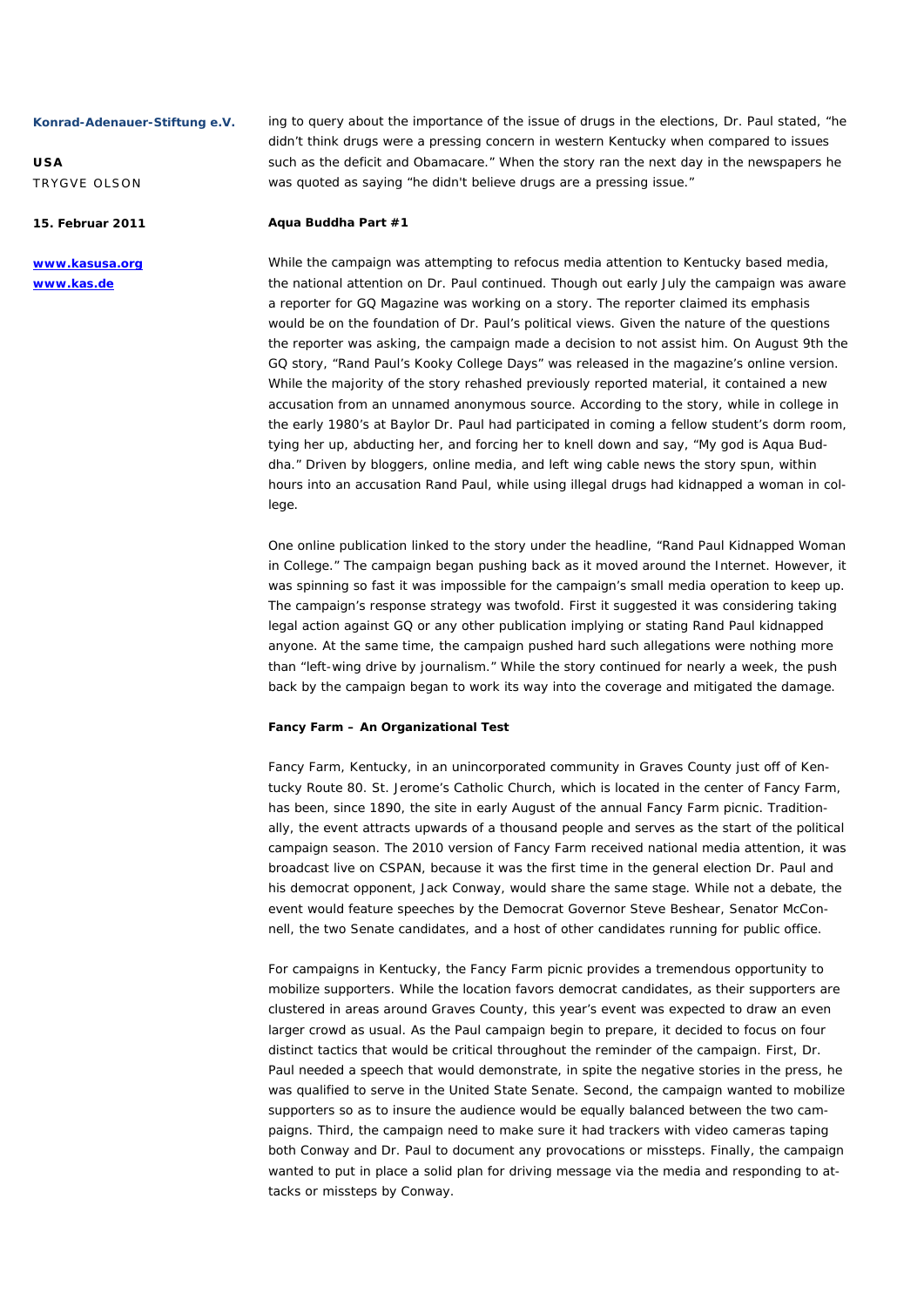**USA**  TRYGVE OLSON

**15. Februar 2011** 

**www.kasusa.org www.kas.de** 

On the day of the event signs for the candidates lined all roads leading to Fancy Farm. As buses begin to arrive with supporters it was clear the Paul campaign was not going to be outnumbered and might even more supporters in attendance than the Conway camp. The campaign made a strategic decision to have Dr. Paul travel to and from Fancy Farm with Senator McConnell, who has a Capitol Police escort due to his Senate leadership position. The hope was this would limit the potential for the Conway campaign, or its supporters, to create provocation. Upon arrival McConnell and Dr. Paul quickly moved back stage and successfully avoided a chanting group of Conway activists.

Via a flip of a coin it was determined the Governor would speak first, then Senator McConnell, followed by Conway and Dr. Paul. In their speeches both the Governor and Republican leader hammered on the respective Republican and Democrat candidates for Senate. With each barb the cheering, booing and chanting of the over one thousand people crammed around the stage grew louder. As Conway stepped to the podium the focus of his speech was directed at Paul. He suggested over and over again "accident's happen." While the speech highlighted several of the recent media stories about Dr. Paul, it failed to connect Paul to specific policy issues and was focused nearly in its entirety on personal attacks.

As Dr. Paul took the podium, to cheers and jeers from the assembled partisans, he began his speech with an attack not on Conway, but on the size of the national government and national debt. Throughout the speech he continued the theme of focusing on national issues and the policies of the Obama Administration and Democrats in Congress. With the speeches of the main candidates having ended, McConnell and Paul quickly excited the stage and got into a waiting SUV. They were headed to a post Fancy Farm rally. The decision to exit quickly was predetermined and was coordinated with a press narrative - "Dr. Paul believed his speech should speak for itself." Meanwhile, the Conway campaign held an informal press conference to attempt to spin his speech. While the press complained about a lack of access to Dr. Paul, they were left with nothing to cover except for the speech.

The Paul campaign also got a self-made break at Fancy Farm. Throughout most of the day, one college-aged guy was acting strange, making radical comments, while holding a sign saying he supported Rand Paul. On his head he had a hat made of aluminum foil. Smelling a rat a Paul campaign tracker, armed with a video camera, engaged the supposed Paul backer. He asked him his name and whom he supported? He responded he was Tyler Collins and he was there for "Rrrrrand Paaaaul."

However hours later as Conway was preparing to leave – while being escorted by chanting supporters – Mr. Collins was now wearing a Conway shirt and regular clothes. He was chanting, "We back Jack…We Back Jack" When comforted by the same tracker about his change in allegiances, Collin's quick became defensive, stammered for an answer and then ran away.

Recognizing a major opportunity, the Paul campaign quickly started doing research. Within hours it was discovered, not only was Mr. Collins a Conway supporter, he was informally affiliated with the Conway campaign. Using screen shots of his Facebook page together and the video evidence obtained by the tracker, the NRSC and Paul campaigns quickly pushed the information to Fox News. In the days that followed the Internet, including the Drudgereport, picked up the story as an example of dirty tricks towards the Tea Party and Republicans. Within hours the story was dominating the news and Conway's campaign was forced to his own activists. Suddenly a draw between the two campaigns at Fancy Farm between had become the Paul campaigns first major victory of the general election.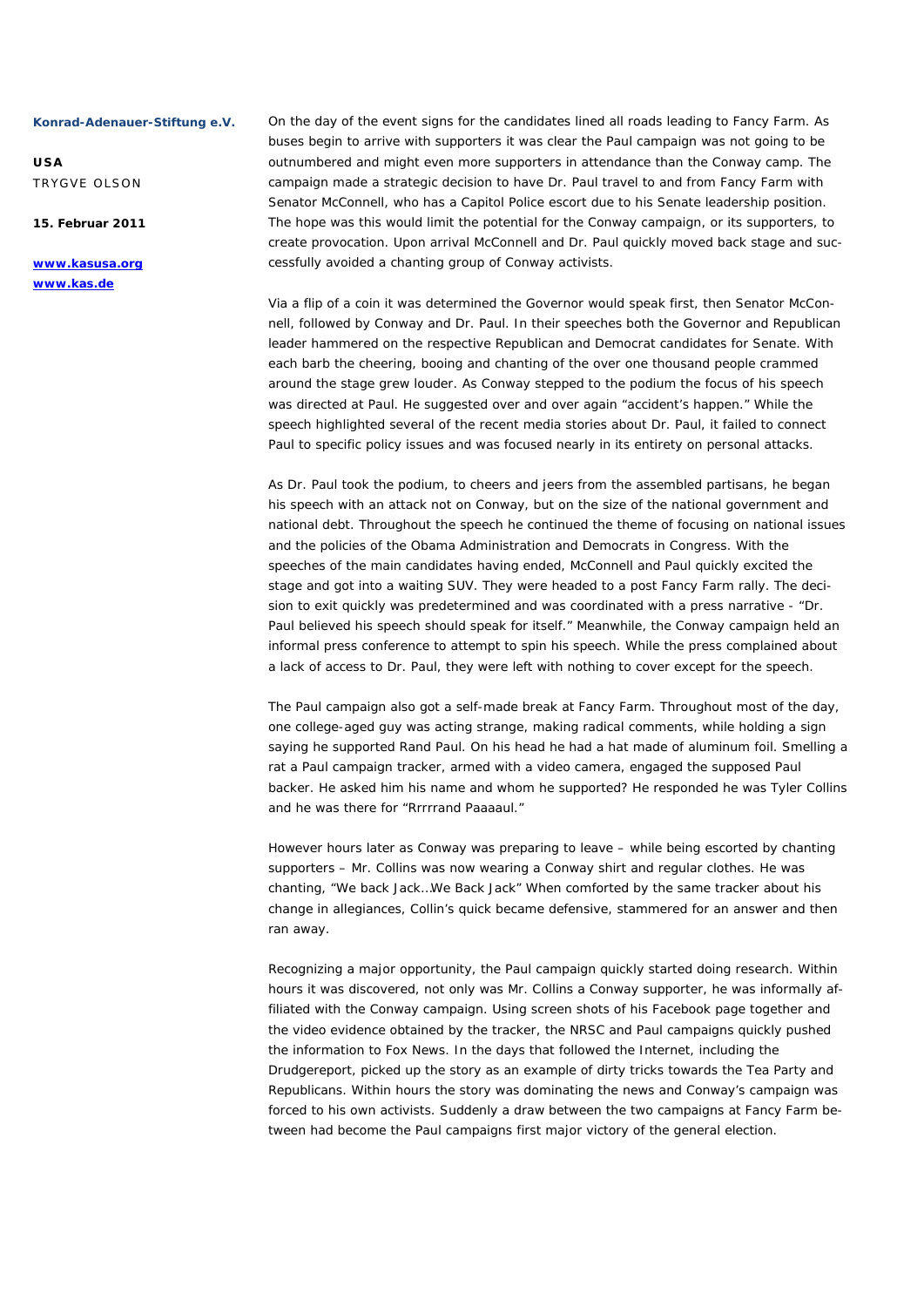**USA**  TRYGVE OLSON

**15. Februar 2011** 

**www.kasusa.org www.kas.de** 

#### **The Ad War Begins**

As the middle of August rolled around both campaigns were heavily focused on raising money and watching to see which side would move first to place advertising on television. The Paul campaign believed it was critical to match the Conway campaign ad for ad. From a strategic standpoint the campaign felt, given its lead in the polls, the only way the Conway team could close the gap would be to drive down support for Dr. Paul via television. At the same time, the campaign believe it would have a major advantage if the campaign directly or some outside group - were to begin linking Conway to President Obama and Congressional Democrats before Conway had a chance to introduce himself.

The Paul campaign got a major break in implementing this strategic goal when the outside group American Crossroads began advertising across Kentucky on August 23rd. The size and scope of the buy was unprecedented for an outside group in Kentucky at such an early stage of a statewide campaign. The focus of the ad linked Conway to support of Obamacare in an attempt to associate him both with Obama, who was highly unpopular in the state, as well as the healthcare reform legislation that was viewed as out of step with Kentucky values. Internal polling conducted for the Paul campaign in late July had shown that 77% of Kentucky voters were less likely to support a candidate who backed healthcare reform, with only 19% saying they would be more likely. Moreover, among those who were more likely, nearly ninety percent were already "definitely supporting Conway."

The ad by Crossroads was a defining moment because it provided a full week of television advertising, with negative messaging about Conway, before his campaign put up an ad to introducing himself to Kentucky voters. All the national media attention of Rand Paul had created an environment in which, by the end of July, he was known to over 91% of Kentuckians. While the negative nature of much of the coverage of Paul had increased those who had an unfavorable opinion of him (32%), it had also solidified support among those who had a favorable impression (47%). Conway on the other hand had begun the general election campaign with only 78% of Kentuckians having heard of him. Moreover, he was less defined with 39% having a favorable opinion and 20% viewing him negatively. Never the less, the head-to-head ballot test between the two candidates was only slightly in favor of Paul 49% to 42%.

Conway's campaign began its advertising efforts on August 30<sup>th</sup> with an ad entitled "Darn Good." The ad's focus was on Conway's record as Attorney General and his effort to combat the drug problem in the state. When compared to the ad being run by American Crossroads the size and scope of the Conway was small. For every ad that Conway's campaign was running in the state, American Crossroads was running three ads attacking Conway. At the same time it released its introductory ad, the Conway campaign seized on the earlier press reports that "Dr. Paul didn't believe that drugs were a pressing issue." Once again, the Paul campaign was on defense, trying to explain that Dr. Paul understood drugs were a serious problem in Kentucky. The Conway campaign, for its part, attempted to use this skirmish to as part of its campaign's boarder narrative – Rand Paul didn't understand Kentucky or its values.

The Paul campaign's first ad of the election cycle began running on August 8th. It was entitled the "Gift of Sight." The Paul campaign believed it was critical to soften Dr. Paul's image and to remind voters he was, as it said in the ad, "a physician not a career politician." Internally there was a debate in the campaign whether the initial ad should be the Gift of Sight, or a second ad which featured his wife Kelly talking about the Rand she knew and loved. Ultimately, the campaign decided to go with his record as a physician and to soften the ad by having it narrated by an older woman's voice. Meanwhile it was determined the ad with Kelly Paul would be tweaked so it could be used as the final ad of the campaign.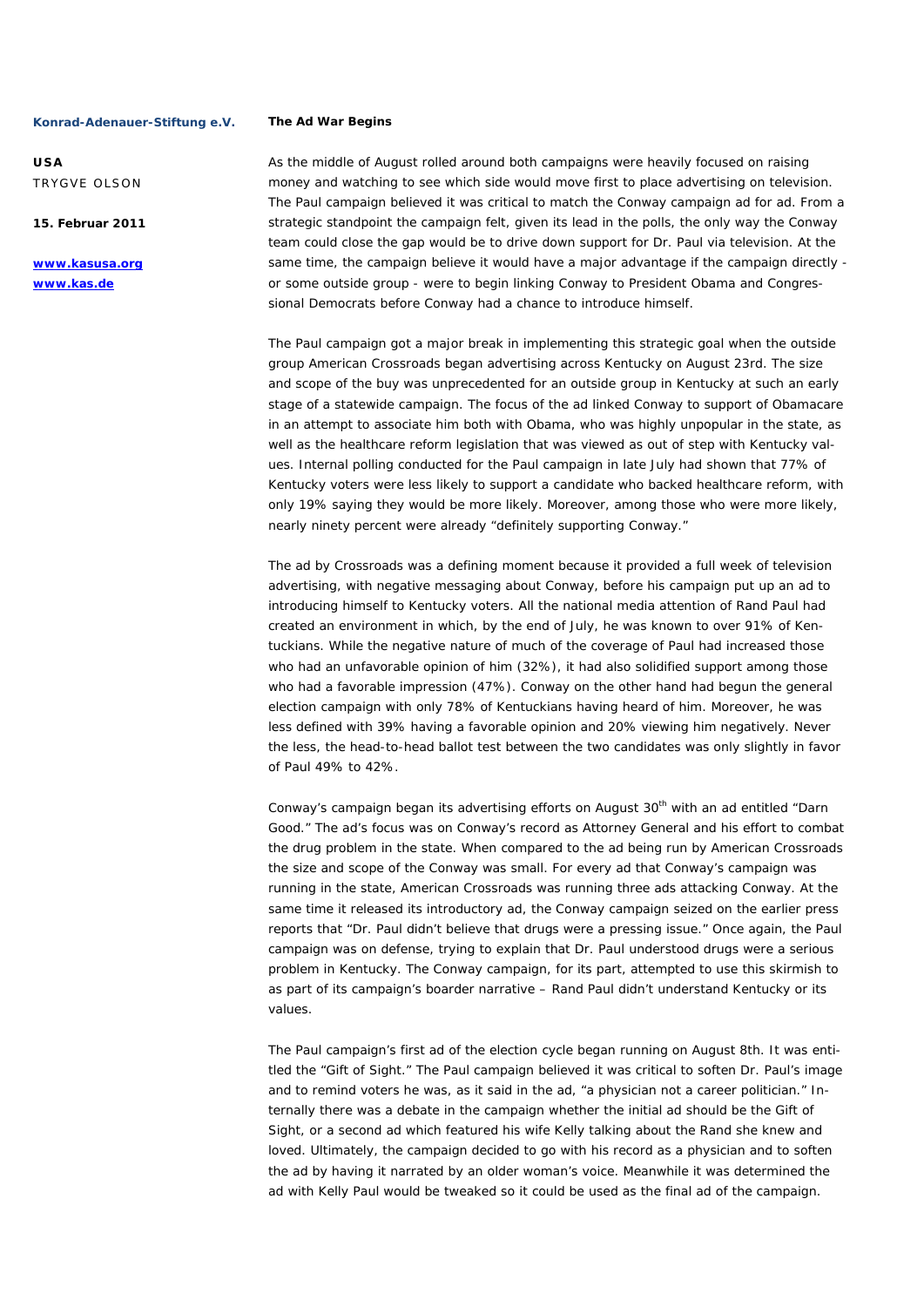**USA**  TRYGVE OLSON

**15. Februar 2011** 

**www.kasusa.org www.kas.de** 

The Conway camp's second ad continued to focus on the issue of drugs. This time, however, it featured a number of law enforcement officials talking about Jack Conway. It was clear Conway's team had made a decision to make drugs a central issue. Internally, the senior leadership of the Paul campaign and the NRSC team were perplexed by this approach. While drugs were a pressing concern in Kentucky, there were not near the top of the issues voters said they would be using to determine their votes. Thus, the Paul campaign team decided to ignore the Conway messaging. Instead the campaign focused on continuing with advertising featuring positive messaging about Dr. Paul combined with contrast between his values on national issues with those of Conway.

While the two campaigns were focusing on introducing themselves, outside conservative groups continued to pound on the narrative that Conway was a liberal who would go to Washington to support Obama and Congressional Democratic leaders. On September 13th the NRSC Independent Expenditure unit launched an ad asking, "Who's Horse is Jack Conway riding?" The ad concluded Conway was backing Obama and liberal values at the expense of Kentucky. Meanwhile, the US Chamber of Commerce hit Conway by tying his position on the issues to President Obama and House Speaker Nancy Pelosi. While the Conway camp tried to push back, particularly on the ties to Nancy Pelosi, the reality was this association was incredibly damaging given her high unpopularity in the state (55% of Kentuckians viewed her unfavorably, with 44% saying they viewed her very unfavorably).

By mid to late September the Conway campaign was under siege. For every ad his campaign was running on television, the combined forces of the Paul campaign and supportive outside groups were running five ads. Moreover, with the exception of the Paul campaign itself, all of the ads running were straight attack ads on Conway – defining him as a liberal supporter of the highly unpopular Barack Obama and Nancy Pelosi. Conventional wisdom was beginning to emerge if Conway's team didn't change the direction of the race it might be over by early October. Several pundits began moving the Kentucky from a toss up to leans Republican. Conway was clearly feeling the effects as he was spending more and more time outside Kentucky attempting to raise money. Despite the positive news, the Paul campaign team understood there a long way to go until Election Day.

#### **The Fox News Sunday Debate**

Just after winning the primary elections the Paul campaign issued a press release challenging Conway to six debates. These included a national debate on Fox News Sunday, as well as five debates in Kentucky. The decision to issue the challenge was predicated on two strategic principles. First, the Paul campaign generally preferred fewer debates rather than more. Second, by proactively issuing the challenge the Paul campaign was putting down a marker that would allow it pick which national debate it would attend. In particular, the campaign's leadership preferred avoiding a debate on Meet the Press as it felt the host would be unwilling and unable to insure a balanced format for Dr. Paul. At the same time, it was assumed the Conway camp would not accept a debate on Fox News Sunday. Internally, the Paul campaign's leadership was fine with the idea there might not even be a nationally televised debate between the two candidates.

The Conway campaign waited until early September to formally announce which debates it would attend. The Conway camp caught the Paul team by surprise when it announced it would accept the challenge to go on Fox News Sunday. Suddenly the first debate was set for Sunday, October 3rd in Louisville. The Paul team was left with a major challenge. Ahead in the polls the campaign team was not relishing going into a debate with Chris Wallace moderating – he was considered to be the toughest interviewer on television. It was clear Dr. Paul was going to have to be at his best and prepare because if he didn't the race could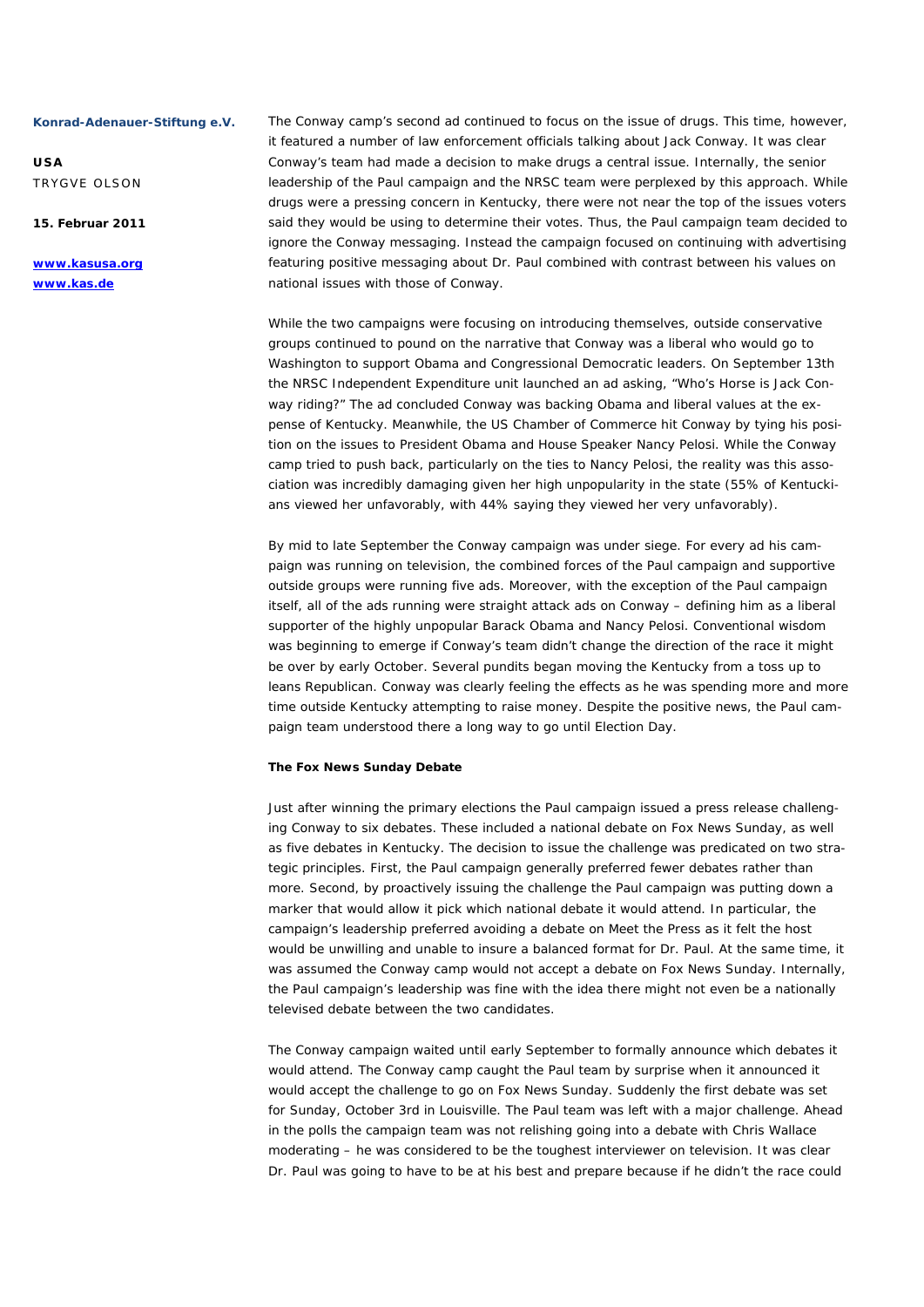**USA**  TRYGVE OLSON

**15. Februar 2011** 

**www.kasusa.org www.kas.de** 

get a whole lot closer. At the same time, the campaign felt the debate could be an opportunity to put Conway away for good.

Given the stakes the Paul campaign, together with the NRSC, quickly built a team to begin preparing for the debate. The team included: The NRSC field consultant to manage the overall process; a member of the NRSC Communications team to understand and study how Chris Wallace questions candidates as well as to play him during debate preparations; the general consultant to the Paul campaign to focus on studying Conway and playing him during mock debate sessions; a policy expert to develop an issue briefing document for Dr. Paul including both answers and rebuttals to Conway; and a senior member of the Paul campaign to focus on advance and logistics. Meanwhile, the Republican Party of Kentucky agreed to oversee rapid response in coordination with the campaign and NRSC.

Over the course of three weeks the debate prep team began setting up a formal schedule to prepare Dr. Paul. This included tasks such as advancing the debate site, building a mocked up replica of the studio where the debate would take place, having the general consultant and policy expert work regularly with Dr. Paul on how to answer various questions and, finally, holding a series of mock debates with Dr. Paul conducted in the exact format and timing of the actual event. As the various practice sessions took place it became clear the best strategy would be for Dr. Paul to be aggressive from the outset of the debate.

On the evening before the debate the campaign team arrived in Louisville to setup a rapid response center together with the Republican Party of Kentucky. The center would be directly connected to the communications and research teams the NRSC via phone. At the same time an advance team, including Dr. Paul's driver, physically went over the route from the hotel to the television station. The campaign's political team worked with local supporters in the Louisville area to get organized a show of signs along the route where Dr. Paul would be driving to the station. As dawn broke, the Paul operation swung into motion. While driving to the studio Dr. Paul avoided a large group of Conway backers who had gathered outside the other entrance to the station. The Paul campaign's rapid response center began sending out a series of prepared press releases before the debate had even started.

As the debate began Dr. Paul was asked to give the first answer to a question from Wallace about what was at stake in the election. It was a question he had already answered several times before in the mock debates. He was ready. He began with a discussion of the national debt and then linked into specific items of President Obama's agenda where he differed with Conway. He ended by setting a frame for the reminder of the debate. It was designed to put Conway on defense. "The question in this election is do you support the President's agenda or are you concerned about it?" Conway responded by trying to get the debate back on to issues relating to Kentucky (i.e. the drug problem) and the various negative stories about Dr. Paul than had run in the press. As the debate moved into the next line of questioning it was framed and to Dr. Paul's advantage. From that point on Dr. Paul was aggressive in questioning Conway and driving home his message - a vote for Conway would be a vote for President Obama and his agenda. As the debate ended, Conway looked like a candidate who had been beaten. Meanwhile Dr. Paul was fired up and ready to go.

# **The Ad War Escalates**

In the last days of September, just days before the Fox News debate, the Conway campaign had began shifting its campaign narrative and messaging. The campaign unveiled a new ad featuring video of Dr. Paul saying on camera he would "support a \$2,000 deductible for Medicare." The ad ended with an older woman saying "Rand Paul is off the wall, with a \$2,000 deductible for Medicare." The Paul campaign's senior leadership and the NRSC team on the ground recognized this was an attack needed a quick response. The Paul campaign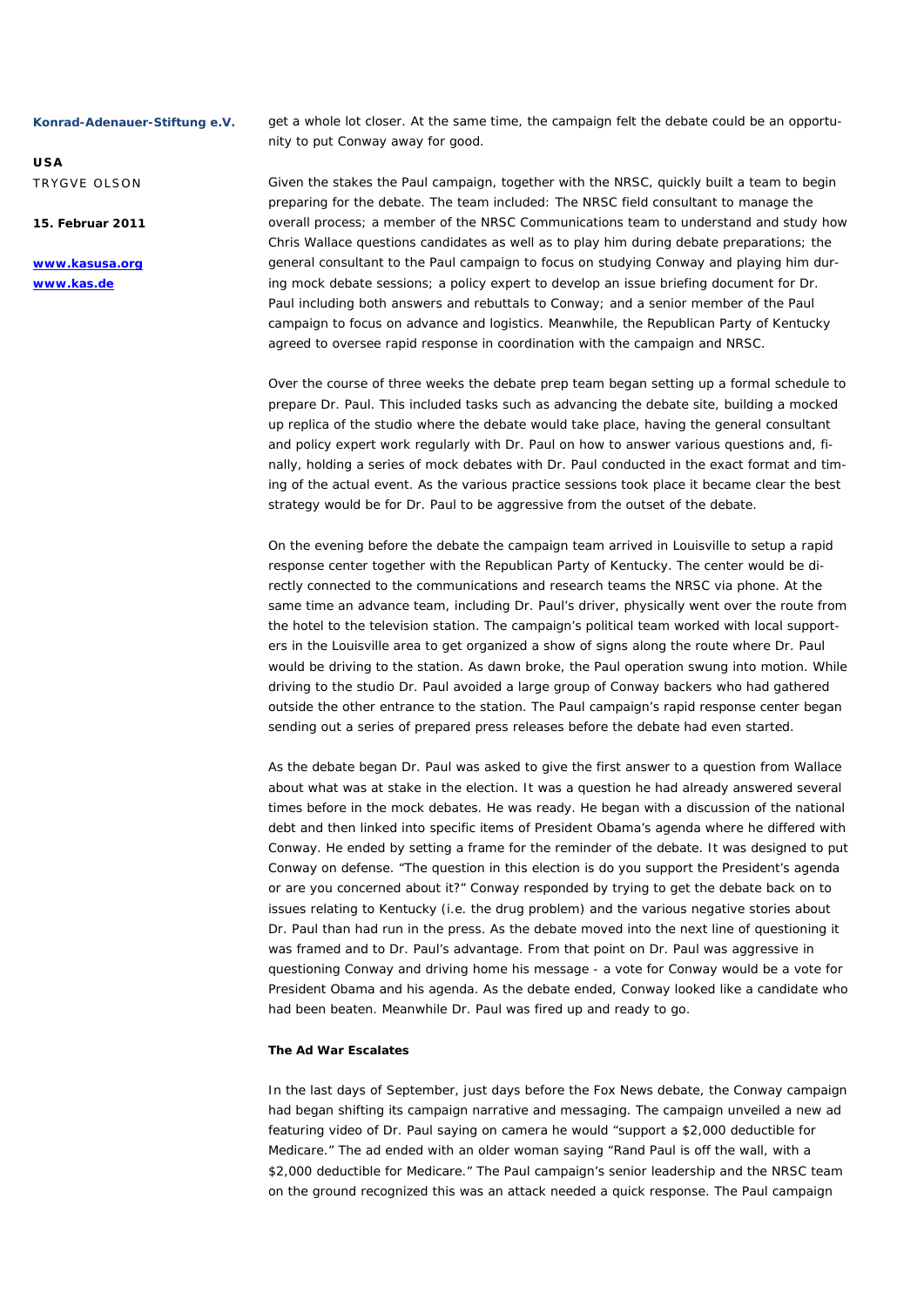**USA**  TRYGVE OLSON

**15. Februar 2011** 

**www.kasusa.org www.kas.de** 

immediately went to work with both an earned media and paid media response plan. On the earned media side the campaign put out a statement from Dr. Paul saying he did not support such a deductible for those currently receiving, or near to receiving, Medicare benefits. At the same time, the campaign produced and released an ad saying "Rand Paul has never supported high Medicare deductibles for seniors." The Conway team pounced quickly.

The day after the Paul campaign's response ad went up on television, the Conway campaign released a revised ad featuring part of the Paul campaign's ad saying he had "never supported higher Medicare deductibles for seniors." They then ran several clips, from over several years, in which Dr. Paul was essentially saying the same thing. At the same time they sent out a press release including ten years worth of quotes from Dr. Paul in which he had said the same thing. It was clear to this hit; couple with a semi-botched response was going to hurt Dr. Paul's standing in the polls. The question was how much?

#### **Conway Closes**

By the second week of October, with just three weeks to go until Election Day, the race between Jack Conway and Dr. Rand Paul was beginning to close. By October 13th, the internal tracking polling by the Paul campaign showed the race 47% to 43% in favor of Dr. Paul among all registered voters and 49% to 42% among likely voters. More troubling was the fact voters - particularly those over 55 who are most likely to vote – were citing Conway ad messaging about Dr. Paul supporting a \$2,000 deductible for Medicare as a reason they were concerned about supporting Dr. Paul.

The Paul campaign was doing its best to try and confront the Medicare deductible issue, including running a new response ad featuring a patient of Dr. Paul's who told viewers "she knew him as her doctor and she trusted him to protect Medicare." The problem was it wasn't sticking. The good news, the campaign assumed, was Conway was going to have to change his advertising as it was beginning to run its course in terms of time and impact. The question making the campaign nervous was which direction would the Conway campaign go next?

#### **Aqua Buddha Part #2**

Around 4 pm on Friday, October 15th the race for the Kentucky Senate seat was dramatically and irreversibly changed when Jack Conway released a new ad entitled "Why." The ad was straight negative attack of the ugliest kind, focused entirely on a few select elements of the story from GQ. It featured an ominous voice and a less than flattering picture of Dr. Paul while asking a series of questions beginning with "why."

"Why was Rand Paul a member of a secret society that called the Holy Bible a hoax…that was banned for mocking Christianity and Christ?" (Graphic: pictures of Dr. Paul, the Bible, and words "a hoax").

"Why did Rand Paul once tie a woman up" (Graphics: Picture of Dr. Paul, tied hands, and words "Rand Paul …tied me up…") "tell her to bow down before a false idol" (Graphic: pictures of Dr. Paul, tied hands, light photo of man in a mask morphing into an aqua Buddha, and words "Rand Paul…made me bow down…") and say his god was Aqua Buddha (Graphic: words change to "Rand Paul "…His God was 'Aqua Buddha'…)

"Why does Rand Paul want to end faith-based initiatives?" (Graphics: pictures Dr. Paul, Church and words "Rand Paul END faith-based initiatives") and even end the deduction for religious charities?"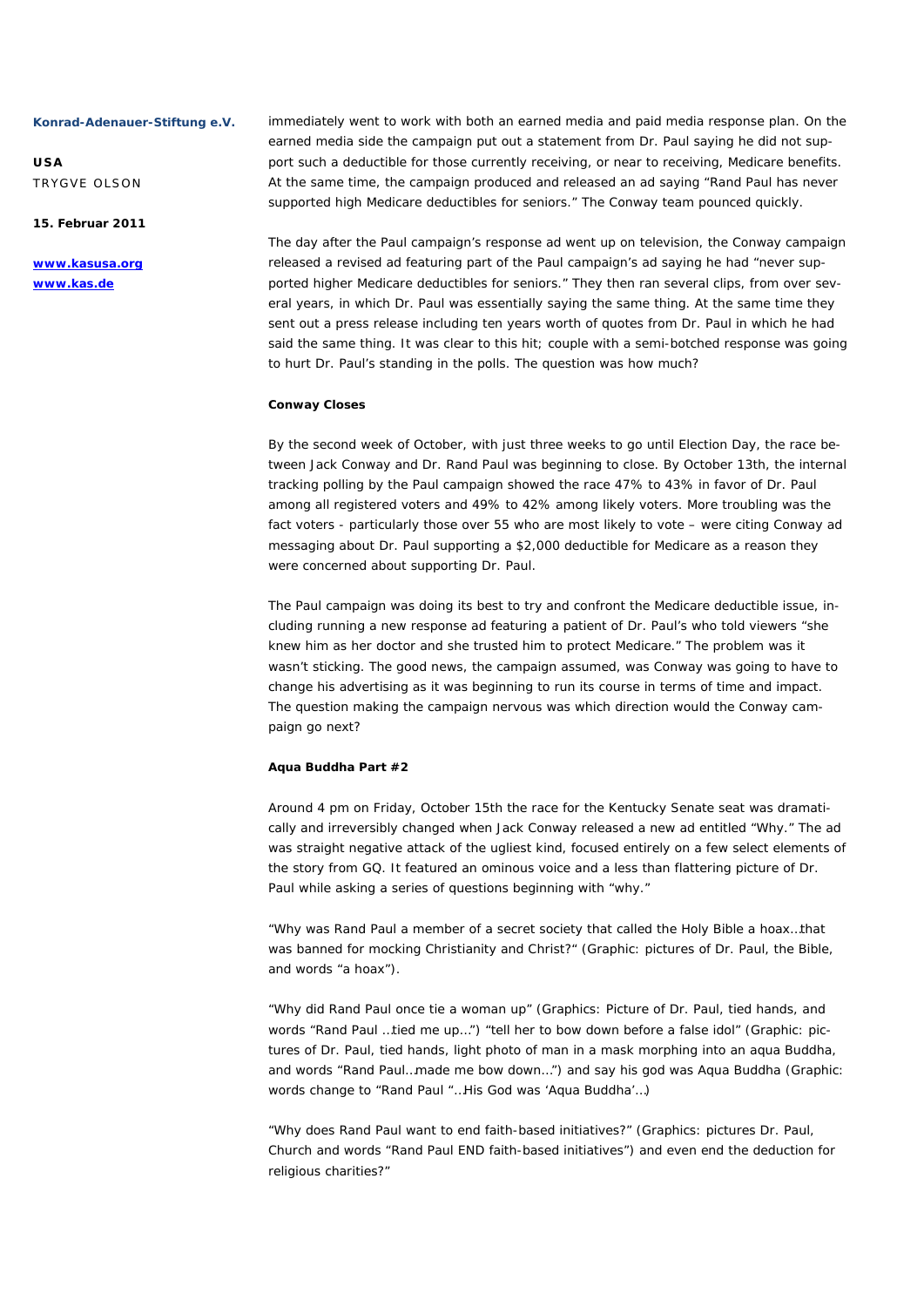**USA**  TRYGVE OLSON

**15. Februar 2011** 

**www.kasusa.org www.kas.de** 

The ad ended with, "Why are the so many questions about Rand Paul?" (Graphic: picture of Rand Paul and an Aqua Buddha).

From the moment the ad was first seen at the Paul headquarters it was clear to the campaign's leadership only one candidate was going to walk away from this battle with their reputation intact. A conference call was quickly put together for 10 pm to bring together the senior members of the Paul campaign, the NRSC, and the main outside consultants including the pollster and the media creation team. Adding to the campaign's challenges was the fact it was a weekend so the earliest a response ad could be placed on the air was Monday. Moreover, Conway and Dr. Paul were schedule to debate at the University of Louisville on Sunday in an event that would be covered statewide and nationally on television. The call was contentious but ultimately constructive.

As the call wrapped up around an hour after it began, an agreement had been reached to push back hard at Conway for even running such an ad. The campaign's messaging going forward would be "Conway's decision to even run such an ad disqualified him from holding public office." The team also decided the ad was directly calling into question Dr. Paul's faith, a point on which the candidate and his family were adamant. Tactically, the campaign agreed it would immediately begin taking the following steps. First it would produce a counter ad called, "False Witness" asking why was Jack Conway bearing false witness against Rand Paul by attacking his faith. Second, the campaign would confront Conway at the debate about the personal nature of his attack and its implications on Paul and his family. Finally, it was agreed the campaign would mount, beginning on Monday in conjunction with the release of the False Witness, a full-scale earned media counter assault on Conway's judgment for using an attack on Dr. Paul's faith.

Surprisingly, Saturday October 16th was a relatively quite day at the Paul campaign headquarters. On the conference call a decision had been made not to release a statement to the press condemning the ad until the media asked it about it. It wasn't until late in the afternoon that the campaign received its first call from a reporter. The call came into the Campaign Manager. It was from a local reporter who had seen the ad with his wife. He said they were, "In shock Conway would even consider running such an ad." Ironically, this reporter, while fair, tended to be supportive of Conway. During the conversation, he admitted his wife was a life long democrat, but was not going to vote any more for Conway. The campaign released its statement and then most of the campaign team left for Louisville to prepare for the debate. It was clear to all this debate was going to be one half political and one half circus.

#### **The Louisville Debate**

Even before the release of Conway's attack ad, the Paul campaign was nervous about the University of Louisville debate. The campaign had been late in advancing the event and when the advance team arrived at the venue on Friday morning it discovered it was not setup logistically to handle the passionate supporters on both sides and the large media contingent covering the event. Moreover, the debate was being held in Conway's hometown where he had strong support. In addition, as Dr. Paul had been traveling Kentucky during the past two weeks, out of state activists from the liberal group MoveOn.org had been following him dress in costumes and labor union activists backing Conway had been showing up at events.

On the logistical side the debate was being held in a hall where both Conway and Dr. Paul would have to walk through supporters in order to get in and out of the building and the hall. Because the seating for two hundred people was going to be first come first served both side's activists would be arriving early to get the best seats. Finally, after the debate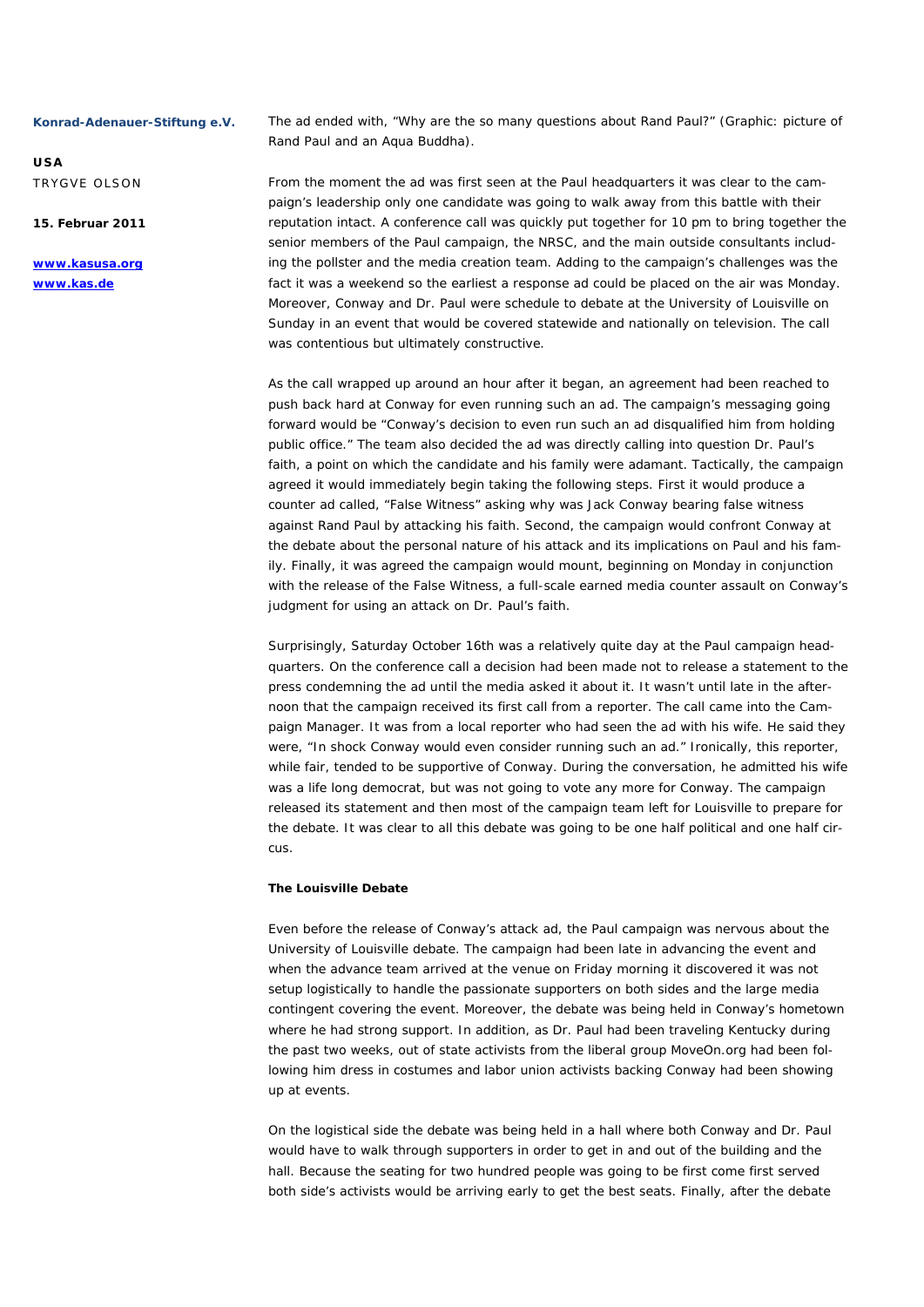**USA**  TRYGVE OLSON

**15. Februar 2011** 

**www.kasusa.org www.kas.de** 

was over, both candidates would have to walk directly off of the stage and through the audience and press to get out of the hall. While their was a side door in the hall that lead straight outside, the organizers were refusing to allow the candidates to us it saying it would be locked by the police.

Recognizing the stakes, the Paul campaign pulled together a team of fifteen staff and interns who would be working to make sure each of these logistical issues were addressed. Each was given specific jobs and a command and control system was put in place to use mobile phones and hand held radios to keep constant contact. Every member of the Paul campaign team at the debate, including Dr. Paul himself, were briefed on where they would be and what they would be doing from the moment Dr. Paul left the hotel to drive to the event, until the moment he arrived back at the hotel after the debate. With the new Conway ad now running, the stakes and emotions surrounding this debate had become monumental.

The debate was scheduled for 7 pm and just after 3 pm the initial advance team deployed to the venue. By 5 pm supporters from both sides were already massing and ten Paul campaign staff were already in position. Two Paul advance team members were placed with the group of Paul supporters to make sure they all stayed in line and were not provoked. Two others dressed as college students were assigned to cover the Conway camp. Meanwhile, the team in charge of getting Dr. Paul into the building had made a decision to bring him into the back door of the building without telling the organizers to insure their wouldn't be any leaks to the Conway side.

By 6 pm over one hundred supporters of both Conway and Paul were massed outside the entrance to the building. Down by where the candidates were supposed to arrive a group of Conway supporters and the MoveOn.org activists were gathered waiting for Dr. Paul. In there midst were two plain clothed "university students" talking on the phone. They were connected to the Paul campaign's debate command center providing details of what was going on. Unbeknown to them or Conway's supporters, Dr. Paul was already arriving into a back parking lot and walking across a lawn with a police and campaign escort towards the back door of the building. Waiting inside the door were two more Paul campaign staffers who opened and then relocked the back entrance once Dr. Paul was inside. Moments later the candidate's car arrived to pull into the reserved parking space. The Conway supporters started yelling and waving signs. The suddenly they realized Dr. Paul wasn't in the car. They stopped as all they were doing was protesting the driver inside.

Inside the debate hall tensions were high. Activists from both camps were jawing back and forth. Just outside activists for the two campaigns were shouting slogans at each other. The Paul people were yelling "Rand Paul, Rand Paul." The Conway supporters were yelling back, "Is off the wall, Is off the wall." At the request of the Paul campaign the debates organizers had increased the level of Louisville police at the event. Each campaign was assigned a team of three officers who would provide security.

At ten minutes to seven the two candidates left their holding rooms to go and meet to be escorted into the hall. Dr. Paul and his senior leadership had been scheduled to go over last minute plans just prior, but Dr. Paul had asked to spend some time alone to collect his thoughts. As the two candidates met face to face for the first time since Conway had began running his new ad little was said. As they walked with the organizers and a police escort up a set of stairs and entered into the debate hall, both sides erupted.

The debate would start with two-minute statements from each candidate. Conway would go first. In his remarks he focused on his record and kept to a common line that "Rand Paul is Wrong." Dr. Paul was up next. After opening with the line that he was a "physician not a politician." He then introduced his family and hit upon why he had chosen to run for office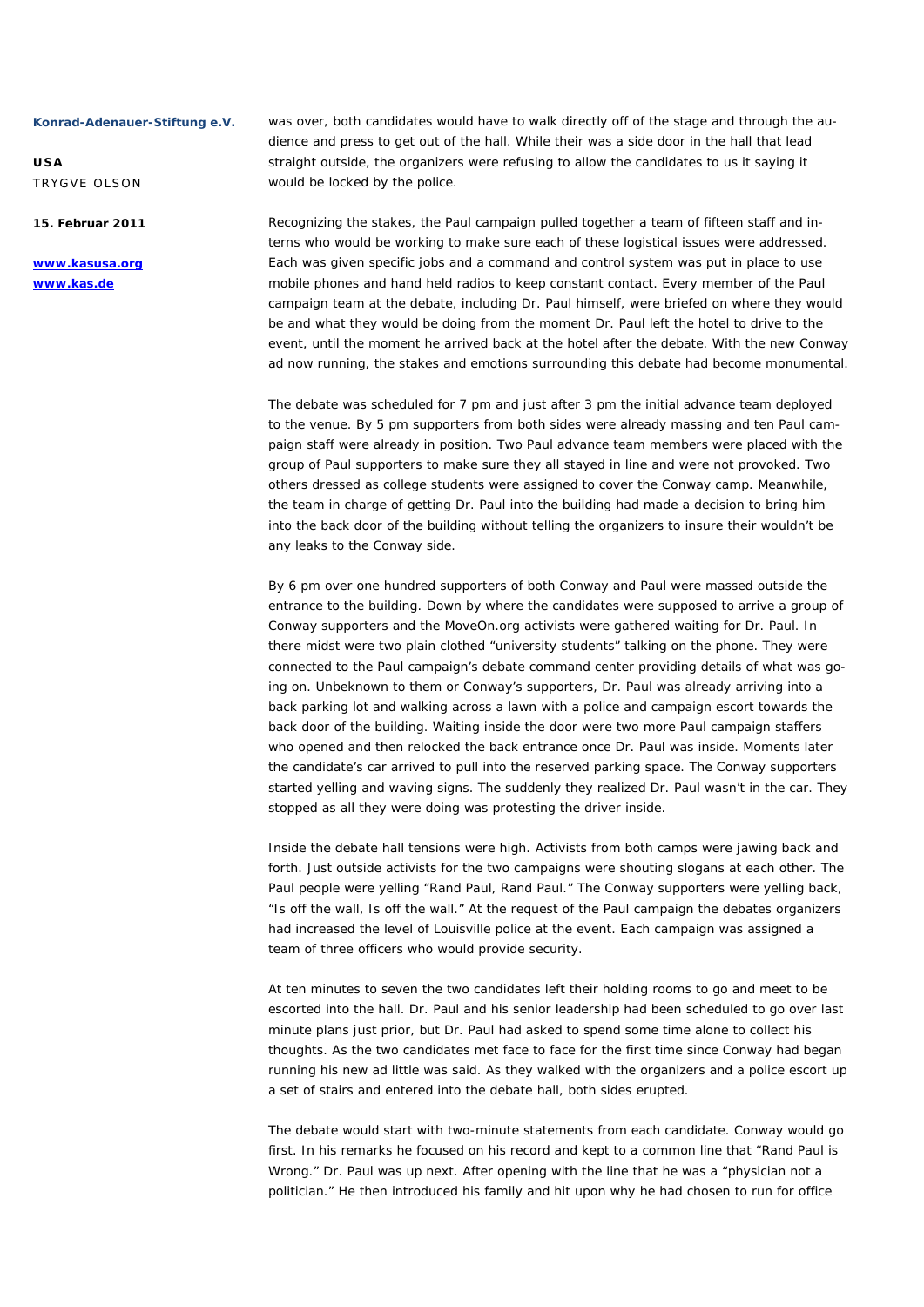**USA**  TRYGVE OLSON

**15. Februar 2011** 

**www.kasusa.org www.kas.de** 

with a focus on President Obama's agenda. As the debate moved into its first line of questioning things quickly turned to Conway's ad. Conway attempted to defend the ad and suggested he was not questioning Rand Paul's faith. Dr. Paul quickly jumped on him over his attempt to justify the ad. "Have you no shame?" Dr. Paul asked, "Have you no decency or honor?" The crowd began to stir and the moderater had to remind them to keep quite. In the background some of the supporters of the two sides were actually yelling at each other. Fortunately, just as things appeared to be getting out of had, a question was asked about something other than the Conway ad. The debate was tense, but it had settled down. During his closing statement Dr. Paul announced, to the shock of those in the room - and his campaign team - he, "would not be shaking Conway's hand at the close of the debate." He later told his senior staff had decided to do this about eight minutes before the debate ended. It was a high-risk move and only time would tell if it was the right one.

As the two candidates finished Dr. Paul quickly moved past Conway and down the steps of the stage. He was met by several of his campaign's advance team who quickly escorted him to the side door of the hall which the organizers had said was not for use. A member of the Paul team was on the other side and had gotten the police to unlock it just prior to the end of the debate. Once outside the building, Dr. Paul was met by the police escort. They quickly moved with him to his waiting car that had been in contact with the debate control team and had been moved as close as possible to the door as the debate ended. As the press struggled to catch up, two women in wigs ran towards Dr. Paul. As they caught up to him he was already in the car and the officers blocked their path. Dr. Paul's SUV quickly speed away.

# **Media Madness**

As Dr. Paul and his campaign team gathered to have a post debate dinner all were in high spirits. As dinner was about to be served, Dr. Paul took a call from Senator McConnell who congratulated Dr. Paul on his debate performance. While in the primary the two had been on opposite sides they were quickly developing a friendship built on mutual respect. The intellectually curious Dr. Paul seemed fascinated and had great admiration for Senator McConnell's understanding of the art of politics. McConnell, meanwhile, recognized Dr. Paul's message was resonating with a group of voters who had not been politically active and in a manner that was important for him to understand as the Republican Party leader in the Senate.

The morning after the Louisville debate, the Paul campaign caught a break when democrat Senator Claire McCaskill was on MSNBC's Morning Joe program. The topic of Conway's ad and Paul's refusal to shake hands after the debate became a central topic of her appearance on the show. After playing the ad, the host asked Senator McCaskill if it crossed a line. At first, the experience politician struggled and suggested the ad did in fact cross a line. As she tried to recuperate given the fact she had just questioned a top Democrat Senate candidates tactics, other members of the shows panel begin trashing the ad. Throughout the day, more and more democrats and prominent liberal pundits condemned Conway's tactics.

Meanwhile, back at the Paul campaign headquarters, with the help of the NRSC, a communications war room was beginning to take shape. Earlier that morning a senior Republican communications expert had arrived along with two mid-level colleagues. They immediately went into action setting up opportunities for Dr. Paul to appear on various Fox News programming and talk radio. They also begin driving out to journalists and friendly bloggers quotes from various pundits and politicians who had condemned the Conway ad. Meanwhile, the campaign's general consultant and campaign manger were working on getting Kelly Paul to agree to do a press conference to talk about how hurtful the ad was to her and her family. It was not a difficult sell - she wanted to speak out.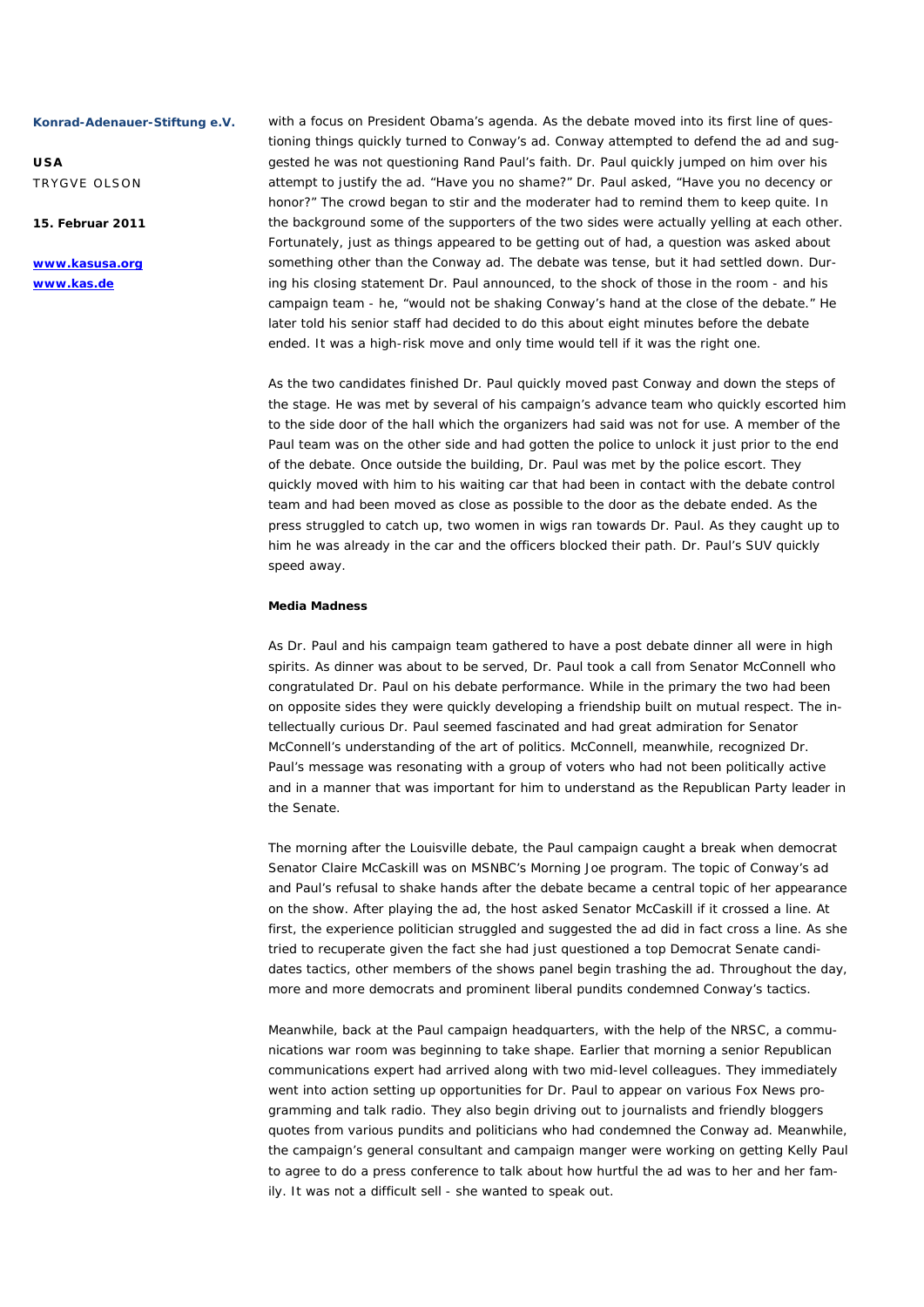**USA**  TRYGVE OLSON

**15. Februar 2011** 

**www.kasusa.org www.kas.de** 

With the Paul's campaigns response ad now hitting the airways and the positive debate the previous night, the senior leadership was beginning to assume things were going to be ok. However, on Tuesday morning they awoke to new tracking polling numbers suggested Conway's ad was having a major impact in favor of Conway. The ballot test among all voters now had Conway in the lead 45% to 43%; moreover, even among those most likely voters the Paul lead had been sliced to just 4% - the lowest to date during the general election campaign. The trend was moving completely against the Paul campaign and if it didn't stop soon Conway would be well positioned to win. Moreover, some senior staff at the Paul and NRSC were concerned they didn't have any way to stop Conway's momentum unless they could turn the spot against him.

Throughout Tuesday, the Paul campaign's war room kept pushing hard to get national conservative media to pound on Conway for the ad. Dr. Paul did a number of television and radio interviews. Fox News had over one hundred segments about the ad. A conference call was organized with conservative leaders who condemned the ad. Former Presidential candidate and Baptist minister, Mike Huckabee, recorded a phone call that was sent to over 200,000 homes across Kentucky. The press conference featuring Kelly Paul was setup to move forward on Wednesday. Instead of panic, there was a renewed sense of urgency among the entire campaign team.

Wednesday morning's tracking polling showed little change from the previous night. Conway was maintaining a slight lead among all voters and Dr. Paul was still up by only 4% among those most likely to vote. He was also under 50% in total support among these voters. Throughout the day the Paul campaign's media onslaught towards Conway continued. Dr. Paul went on the Meghan Kelly's show on Fox and pounded on Conway. Fox continued to run segments questioning Conway's tactics. The NRSC released a web video featuring all of the various politicians, journalists and pundits who had questioned Conway on his ad. The Paul response ad False Witness was now running full steam on television stations across the state.

However, the most important event of the day was a press conference with Kelly Paul. Organized quickly the press conference was being covered not only by all the major Kentucky press, but also by Fox News and CNN. As she stepped to the podium at the Bowling Green Holiday Inn the Paul campaign's leadership held their breath. The heart of her remarks, which she had written herself with the aid of the Campaign Manger and the General Consultant focused on how hurtful the Conway attack had been on her family. Near the end of her remarks she said, "Jack Conway has a family too. And while I am sure he isn't thinking about it right now, these personal, gutter attacks hurt people's families. I would have thought someone who had a beautiful baby daughter would have taken that into account no matter how desperate he is to win this campaign." She ended her by saying, "At the end of the day we all have to look ourselves in the mirror and I am proud my husband will be able to do that." As the campaign team exhaled it was clear she had delivered a shot right into Jack Conway's gut. National and local media quickly picked up her remarks and Conway now had to play defense.

On Thursday the Paul campaign's senior leadership team awoke to the first good news in nearly a week. The new tracking polling conduct over night showed amazing movement – voters were now viewing Conway in an extremely negative light. On Tuesday 37% of Kentucky voters had said what they had recently seen read or heard about Jack Conway made them think less positively about him. By Thursday that number had increased to 48%. Moreover, Dr. Paul had moved back to even with Conway among all voters and was beginning to see his lead among likely voters increase. In particular women, seniors, and soft democrats were turning dramatically against Conway. Given the new data, the Paul campaign team realized they had Conway on the ropes. The messaging for the final week and a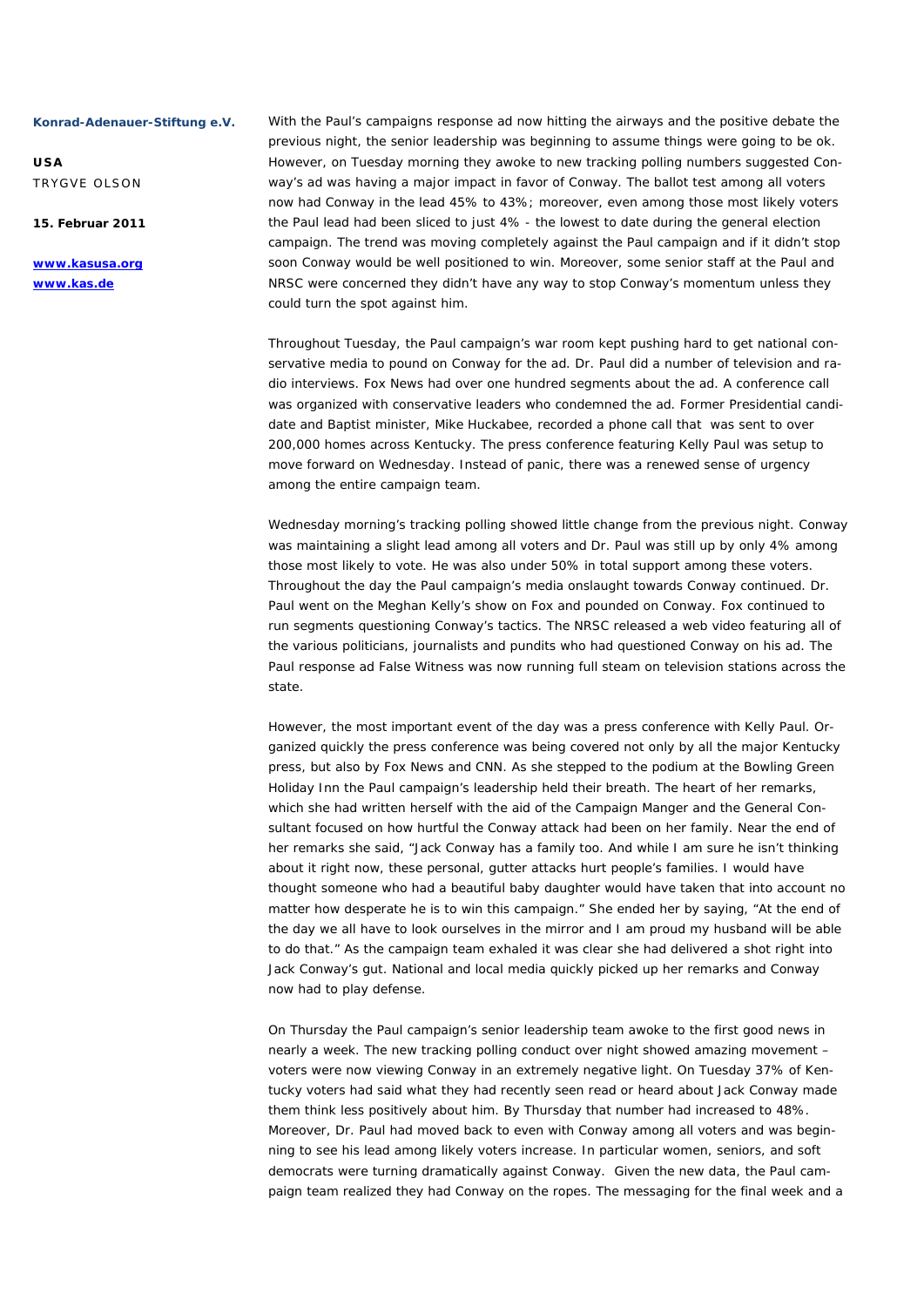**USA**  TRYGVE OLSON

**15. Februar 2011** 

# **www.kasusa.org www.kas.de**

half of the campaign was simple - Jack Conway Is Unqualified to be a United States Senator. Within the campaign headquarters the entire operation was pushing to knock Jack Conway's campaign out. The war room continued pushing out stories that questioned Conway's credibility. On the trail, Conway was struggling to answer questions about the ad and become hostile to reporters who asked. Dr. Paul meanwhile was pushing hard across the finish line and occasionally taking a day off to make sure his patients could still see him. The Paul campaign jumped every time Conway spoke and pushed out the same questions over and over again.

By Saturday morning, tracking polling from the night before showed that Dr. Paul was now back on top leading by over eight percent among likely voters. His support among all voters was not higher than it had ever been in the previous polling. In just one week the campaign had gone from up to down and was no poised to win. All that was left for the Paul campaign was one more debate on Monday the 25th. While some in the campaign wanted to pull out of the debate after the events at the debate in Louisville, Dr. Paul had already decided he was going to attend out of friendship to the host. The campaign waited until the weekend to announce its decision.

### **The Curb Stomp**

Going into the final debate the Paul campaign had opened up a twelve-percentage point lead on Conway who was reeling from his decision to run what had become known across the country as the Aqua Buddha spot. Some in the media were even saying it was the worst ad and decision by a campaign in years. Surprisingly, the final debate of the Kentucky Senate election of 2010 was a mild and rather boring affair. Both candidates were relatively gracious to each other and stuck exclusively to the issues. However, as was the norm in the Kentucky Senate campaign, events occurring outside the studio made national news.

As Dr. Paul arrived for the debate two large crowds had gathered and where lining the street. On the one side stood the Paul supporters. On the other were chanting Conway backers. As Dr. Paul's SUV approached he lowered the window of his car to wave at his supporters who had come out to greet him. Along the way a young woman in a wig who had been wearing a Paul sticker early at the event came charging at the car and successfully attempted to stick a sign into the front passenger seat where Dr. Paul was sitting. She was quick pulled back from the moving vehicle by some Paul supporters. As the car came to a stop at the front entrance Dr. Paul got out and walked in to the building followed by several top aids.

Behind him, running from around his car was the same women who moments earlier had push the sign through the window. Alarmed by a woman charging at Dr. Paul whose back was turned she was tackled by one of campaign's volunteers. As she was held on the ground people were yelling for someone to get the police. Another Paul supporter, and older gentleman who was a county coordinator for the campaign, placed his foot on her shoulder and stomped her head into the curb. A television news crew was filming. Before the debate had even ended the video was being played on cable television news.

Back in the Paul campaign headquarters reporters begin calling to ask about the "curb stomping incident." The campaign's leadership was split between those with Dr. Paul inside the studio, who had not seen what had happened, and those back at the campaign headquarters that were fielding calls. Chaos quickly ensued. As the story escalated it was clear the Paul campaign had another major crisis on its hands. At the studio the debate was going well. However, outside and on the news, events at the debate were quickly becoming irrelevant.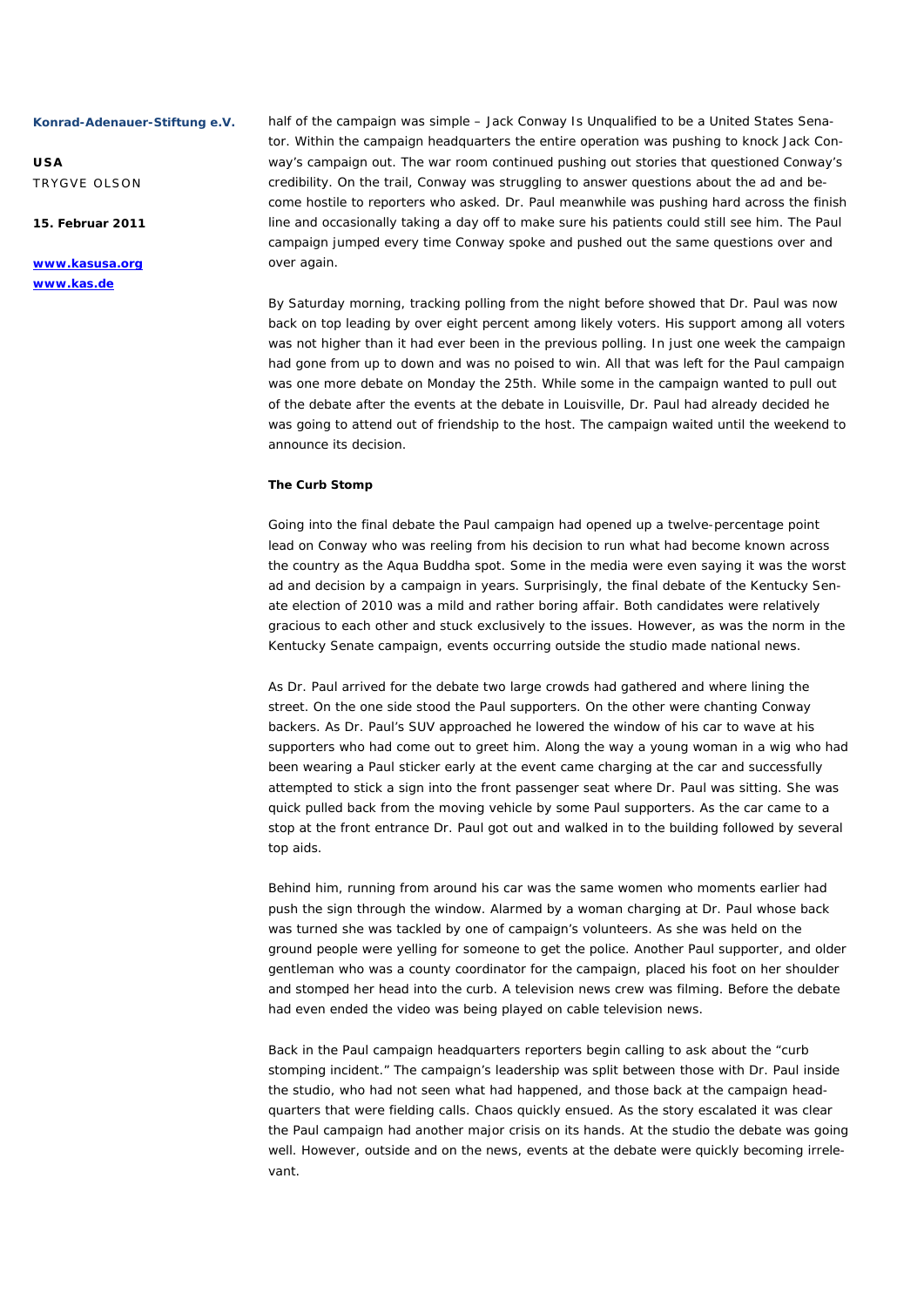**USA**  TRYGVE OLSON

**15. Februar 2011** 

**www.kasusa.org www.kas.de** 

For two days following the debate the curb stomping incident was national news. The Paul campaign had disavowed the incident and later released video from a supporters clearly showing the woman had been acting strange, pretending to be a Paul supporter, and had pushed a sign through the window of a moving car towards the candidate. At first she had said she was ok. Later she appeared on MSNBC where she suggested she had been badly injured. As it turns out she had come to Kentucky from out of state and was an activist for MoveOn.org. As events unfolded the Paul team nervously watched its tracking polling come in early each morning during the election's final week - they remained unchanged. Dr. Paul was going to be the next Senator from Kentucky.

#### **Election Night**

Strangely, election night in Kentucky was anticlimactic event. At 7 pm eastern time, just after the polls closed, the major networks all called the race for Dr. Paul. Across the state voters had overwhelmingly supported Dr. Paul. The exit polling suggested that his victory span all major targeted demographic groups. He had won over 55% of the vote and the campaign was now over. As he approached the podium at his victory party the transition from candidate, Dr. Rand Paul, to Senator Rand Paulhad already begun.

# **KEYS TO DR. PAUL'S VICTORY**

On election day, the Paul campaign was successful in wining while several other of the most prominent Tea Party backed candidates for US Senate were defeated. Ultimately the Paul campaign's success was predicated on a number of keys to victory where it was successful in meeting the challenges it faced along the way. The following are four keys that made the difference between winning and losing for the Paul campaign effort.

#### **Keeping the Message Focused on the National Narrative**

From the outset the Paul campaign recognized that for it to be successful it needed to make the race in Kentucky a referendum on national politics and Barack Obama's policies, rather than a contest between Jack Conway and Rand Paul. While the campaign got off to a slightly bumpy start with Dr. Paul's appearance on the Rachel Maddow show, it quickly regained its footing and refocused its earned media efforts to media based in Kentucky. Thought the campaign the Paul effort played to its greatest strength that was if the choice for Kentuckians were Rand Paul or Barack Obama, they would defeat the President in a landslide.

#### **Embracing Assistance from the Establishment While Confronting It**

Like many of the tea party candidates who were victorious during the primary season of 2010, the Paul campaign had gotten off to a rocky start with the Republican Party establishment. However, upon wining the primary the NRSC and McConnell teams were quick to reach out to the Paul campaign to find ways to work together. This required both sides to admit they understood the primary was over and that the sole goal of all involved was seeing Dr. Paul elected. Through out the campaign the NRSC and the Paul campaign worked side by side to do what each could to make sure this goal was achieved. While the Paul campaign at times criticized the establishment, it was done with open communications and only when it was in the best interest of getting Dr. Paul elected. Ultimately both sides ended up winning because they worked together.

#### **Responding Rapidly to Attacks**

The Paul campaign, like many successful efforts, grew over time. By the end of the campaign it was a well-oiled machine at responding to attacks that were throwing at it and turn-